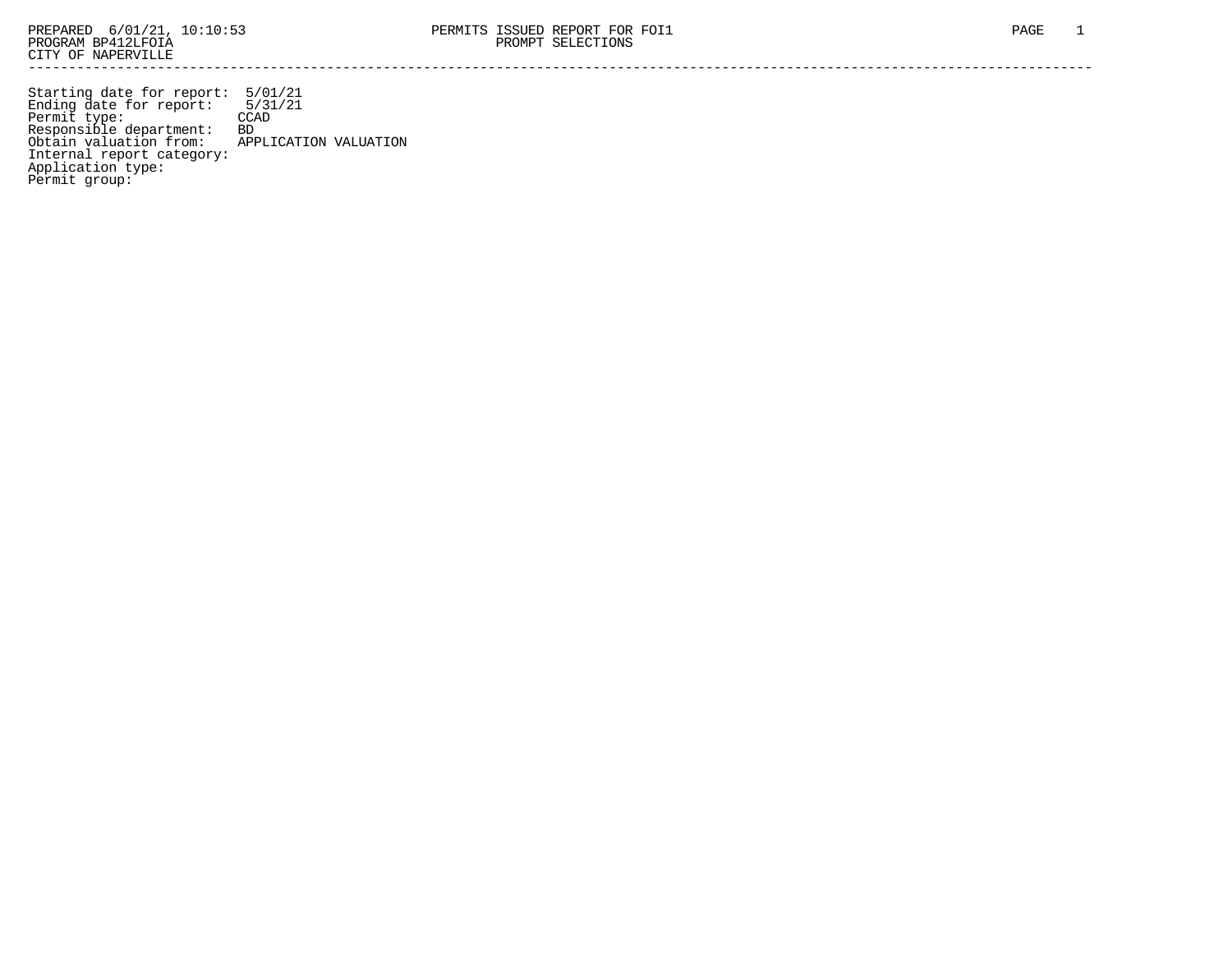### PREPARED 6/01/21, 10:10:53 PERMITS ISSUED REPORT<br>PROGRAM BP412LFOI1 PAGE 1 PROGRAM BP412LFOI1 5/01/21 THRU 5/31/21 CITY OF NAPERVILLE **Example 20** CITY OF NAPERVILLE PERMIT TYPE - CCAD COMMERCIAL - CAD OBTAINED VALUATION FROM APPLICATION VALUATION

| APPLICATION APPLICATION TYPE AND DESCRIPTION<br>DATE<br>VALUATION                                                                                                                                                                                                                                                                                                                                                                                                                 | Parcel Number<br>Alternate ID Code         | --------<br>PROPERTY OWNER/<br>CONTRACTOR    |
|-----------------------------------------------------------------------------------------------------------------------------------------------------------------------------------------------------------------------------------------------------------------------------------------------------------------------------------------------------------------------------------------------------------------------------------------------------------------------------------|--------------------------------------------|----------------------------------------------|
| 20-00003461 CAL COMMERCIAL ALTERATION/REPAIR (NO NEW SQ FTG) 1112 E OGDEN AV                                                                                                                                                                                                                                                                                                                                                                                                      |                                            |                                              |
| ----------- 9/16/20 \$2500<br>Contractor #: 815-254-1677 \$2500                                                                                                                                                                                                                                                                                                                                                                                                                   | D-08083000040000N364 -57 ACCURATE PLUMBING |                                              |
| $\begin{array}{cccc} \texttt{STRUCTURE} & - & 000 & 000 & \texttt{QUINCY'S RESTAURANT} \\ \texttt{PERMIT TYPE} & - & \texttt{CCAD} & 00 & \texttt{COMMERCIAL} & - & \texttt{CAD} \\ \end{array} \hspace{1cm} \begin{array}{cccc} \texttt{ISSUE} & \texttt{DATE} \\ & 5/07/21 \\ \end{array} \hspace{2cm} \begin{array}{cccc} \texttt{ISSUE} & \texttt{DATE} \\ \end{array} \hspace{2cm} \begin{array}{cccc} \texttt{SUBCONTRACTOR(S)} & \texttt{SUBCONTRACTOR(S)} \\ \end{array}$ |                                            |                                              |
| 21-00000020 CAL COMMERCIAL ALTERATION/REPAIR (NO NEW SQ FTG) 2920 79TH ST                                                                                                                                                                                                                                                                                                                                                                                                         |                                            |                                              |
| $\begin{tabular}{l} \texttt{----------} & \texttt{1/04/21} & \texttt{\$35000} \\ \texttt{Contractor} & \texttt{#:} & \texttt{630-796-1106} \end{tabular} \end{tabular} \end{tabular} \begin{tabular}{l} \texttt{53-154} & \texttt{D-07341000370000N1853-154} \end{tabular} \end{tabular} \end{tabular} \begin{tabular}{l} \texttt{54} & \texttt{BLU-STONE CONSTRUCTION} \end{tabular}$                                                                                            |                                            |                                              |
|                                                                                                                                                                                                                                                                                                                                                                                                                                                                                   |                                            |                                              |
| 21-00000212 CAL COMMERCIAL ALTERATION/REPAIR (NO NEW SQ FTG) 2936 W OGDEN AV 100                                                                                                                                                                                                                                                                                                                                                                                                  |                                            |                                              |
| $\begin{array}{cccc}\n-2 & -2 & -2 & -2 \\ \text{Contractor} & +2 & 847-719-0376 & & \text{320000}\n\end{array}$                                                                                                                                                                                                                                                                                                                                                                  |                                            | D-07271010250000N1225-124 HANNA DESIGN GROUP |
| $\begin{array}{cccc} \texttt{STRUCTURE} & - & 000 & 000 & \texttt{AUTOZONE} \\ \texttt{PERMIT TYPE} & - & \texttt{CCAD} & 00 & \texttt{COMMERCIAL} & - & \texttt{CAD} \\ \texttt{PERMIT TYPE} & - & \texttt{CCAD} & 00 & \texttt{COMMERCIAL} & - & \texttt{CAD} \\ \end{array}$<br>-----------                                                                                                                                                                                    |                                            | TOTAL PLUMBING & HEAT                        |
| 21-00000294 CAL COMMERCIAL ALTERATION/REPAIR (NO NEW SO FTG) 1415 W DIEHL RD                                                                                                                                                                                                                                                                                                                                                                                                      |                                            |                                              |
| $---------2/02/21$ \$361472<br>Contractor #: 312-609-3644                                                                                                                                                                                                                                                                                                                                                                                                                         |                                            | D-07034040060000N544 -20 CLUNE CONSTRUCTION  |
| Exercive and the subcontrust of the subcontrust of the set of the set of the subcontrust of the subcontrust of<br>PERMIT TYPE - CCAD 00 COMMERCIAL - CAD (5/13/21) FERMIT TO TOUR PLIMBING<br>STRUCTURE - 000 000 HUB 1415<br>------------                                                                                                                                                                                                                                        |                                            | JOHN'S PLUMBING                              |
| 21-00000330 CAL COMMERCIAL ALTERATION/REPAIR (NO NEW SQ FTG) 2936 W OGDEN AV 112                                                                                                                                                                                                                                                                                                                                                                                                  |                                            |                                              |
| $---------2/05/21$ \$320000<br>Contractor #: 847-719-0376                                                                                                                                                                                                                                                                                                                                                                                                                         |                                            | D-07271010250000N1225-124 HANNA DESIGN GROUP |
| TRUCTURE - 000 000 PEP BOYS<br>PERMIT TYPE -     CCAD 00 COMMERCIAL - CAD<br>STRUCTURE - 000 000 PEP BOYS<br>-----------                                                                                                                                                                                                                                                                                                                                                          |                                            |                                              |
| 21-00000368 CAL COMMERCIAL ALTERATION/REPAIR (NO NEW SO FTG) 2727 W 75TH ST 101                                                                                                                                                                                                                                                                                                                                                                                                   |                                            |                                              |
| $---------2/09/21$ \$375000<br>Contractor #: 772-618-2381                                                                                                                                                                                                                                                                                                                                                                                                                         | D-07271080130000N1584-124                  | VCMG                                         |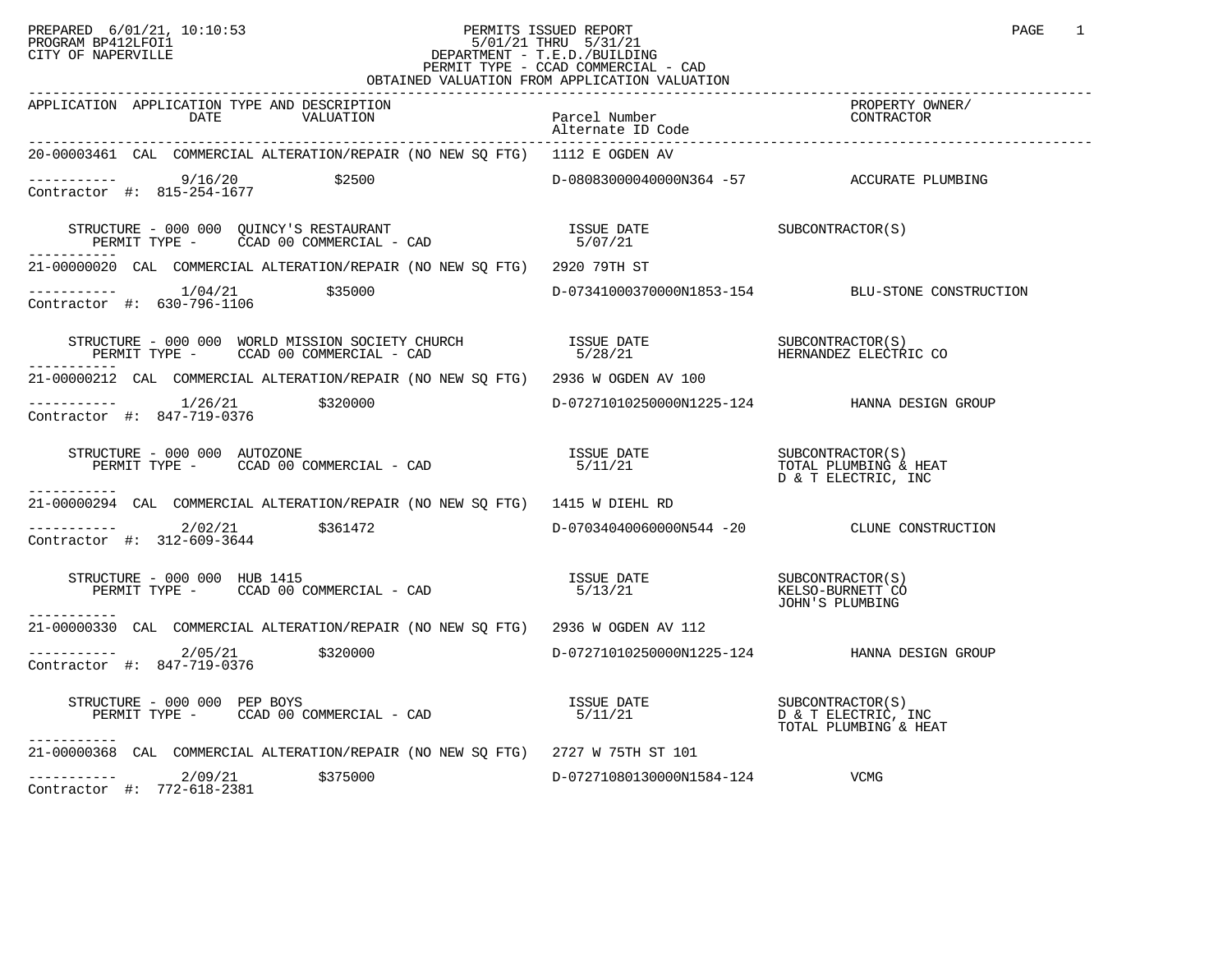#### PREPARED 6/01/21, 10:10:53 PERMITS ISSUED REPORT<br>PROGRAM BP412LFOI1 PAGE 2 PROGRAM BP412LFOI1 5/01/21 THRU 5/31/21 CITY OF NAPERVILLE **Example 20** CITY OF NAPERVILLE PERMIT TYPE - CCAD COMMERCIAL - CAD OBTAINED VALUATION FROM APPLICATION VALUATION

| APPLICATION APPLICATION TYPE AND DESCRIPTION<br>VALUATION<br>DATE                                                                                                                                                                                                                                                                                                                            | Parcel Number                            | PROPERTY OWNER/<br>PRUPERII UM<br>CONTRACTOR      |
|----------------------------------------------------------------------------------------------------------------------------------------------------------------------------------------------------------------------------------------------------------------------------------------------------------------------------------------------------------------------------------------------|------------------------------------------|---------------------------------------------------|
| 21-00000368 (CONTINUED)                                                                                                                                                                                                                                                                                                                                                                      |                                          |                                                   |
| STRUCTURE - 000 000 XFINITY                                                                                                                                                                                                                                                                                                                                                                  |                                          |                                                   |
| -----------<br>21-00000677 CAL COMMERCIAL ALTERATION/REPAIR (NO NEW SO FTG) 1320 N ROUTE 59 114                                                                                                                                                                                                                                                                                              |                                          |                                                   |
| $------ 3/09/21$ \$15000<br>Contractor #: 773-552-9131                                                                                                                                                                                                                                                                                                                                       |                                          | D-07103140100000N1576-34 BATH AND KITCHEN EXPERTS |
| STRUCTURE - 000 000 VANILLA BOX<br>------------                                                                                                                                                                                                                                                                                                                                              |                                          |                                                   |
| 21-00000681 CAL COMMERCIAL ALTERATION/REPAIR (NO NEW SQ FTG) 1932 SPRINGBROOK SQUARE DR                                                                                                                                                                                                                                                                                                      |                                          |                                                   |
| $--------$ 3/10/21<br>Contractor #: 773-227-2850                                                                                                                                                                                                                                                                                                                                             |                                          | D-07343000400000N1564-169 LG CONSTRUCTION GROUP   |
| ------------                                                                                                                                                                                                                                                                                                                                                                                 |                                          |                                                   |
| 21-00000749 CAL COMMERCIAL ALTERATION/REPAIR (NO NEW SQ FTG) 776 S ROUTE 59 146                                                                                                                                                                                                                                                                                                              |                                          |                                                   |
| $---------$ 3/15/21 \$18000<br>Contractor #: 847-807-5079                                                                                                                                                                                                                                                                                                                                    | D-07223000380000N1307-109 FAHAD M ANSARI |                                                   |
| $\begin{array}{cccccc} \texttt{STRUCTURE} & - & 000 & 000 & \texttt{GOLDEN SILK} & - & \texttt{CAD} & \texttt{ISSUE} & \texttt{DATE} & \texttt{SUBCONTRACTOR(S)} \\ \texttt{PERMIT TYPE} & - & \texttt{CCAD} & 00 & \texttt{COMMERCIAL} & - & \texttt{CAD} & 5/25/21 & \texttt{O'KEITH ELECTRIC LLC} \end{array}$                                                                            |                                          |                                                   |
| 21-00000774 CAL COMMERCIAL ALTERATION/REPAIR (NO NEW SO FTG) 1160 E OGDEN AV 106                                                                                                                                                                                                                                                                                                             |                                          |                                                   |
| $---------$ 3/16/21 \$196828<br>Contractor #: 847-658-6222                                                                                                                                                                                                                                                                                                                                   |                                          | D-08081050180000N364 -42 ANDREWS CONSTRUCTION     |
| $\begin{array}{cccc} \texttt{STRUCTURE} & - & 000 & 000 & \texttt{ULTRAMED} & \texttt{URGENT} & \texttt{CARE} & \texttt{SUSUE} & \texttt{DATE} & \texttt{SUBCONTRACTOR(S)} \\ \texttt{PERMIT TYPE} & - & \texttt{CCAD} & 00 & \texttt{COMMERCIAL} & - & \texttt{CAD} & \texttt{S/O3/21} & \texttt{SUSUEDATE} & \texttt{SUSUEDATE} & \texttt{SUBCONTRACTOR(S)} \\ \end{array}$<br>----------- |                                          |                                                   |
| 21-00000789 CAL COMMERCIAL ALTERATION/REPAIR (NO NEW SQ FTG) 1415 W DIEHL RD                                                                                                                                                                                                                                                                                                                 |                                          |                                                   |
| $---------$ 3/16/21 \$100000<br>Contractor #: 312-609-3644                                                                                                                                                                                                                                                                                                                                   |                                          | D-07034040060000N544 -20 CLUNE CONSTRUCTION       |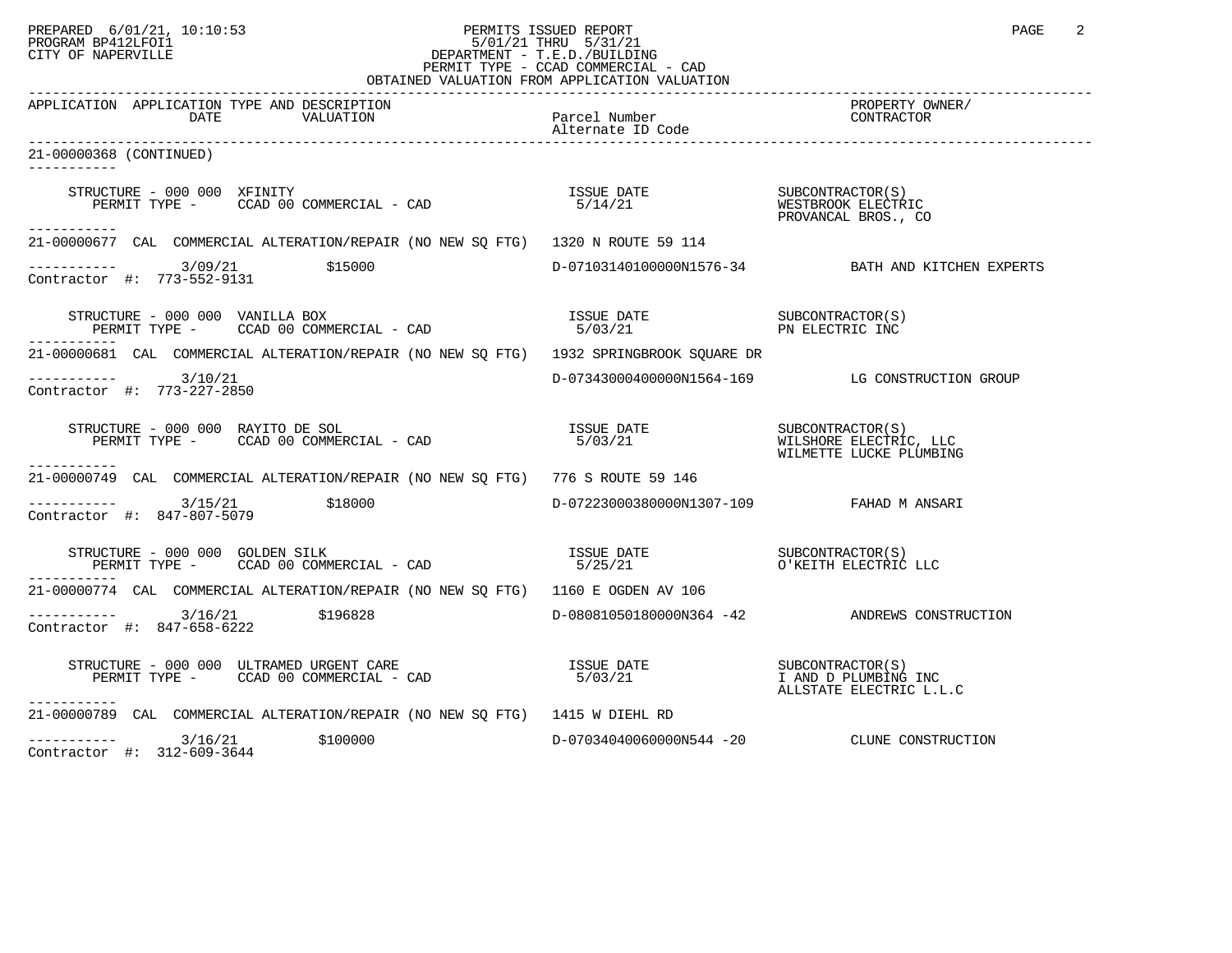#### PREPARED 6/01/21, 10:10:53 PERMITS ISSUED REPORT PAGE 3 PROGRAM BP412LFOI1 5/01/21 THRU 5/31/21 CITY OF NAPERVILLE **Example 20** CITY OF NAPERVILLE PERMIT TYPE - CCAD COMMERCIAL - CAD OBTAINED VALUATION FROM APPLICATION VALUATION

| UDITILITY VILOITILOIN ITIOPI                                                                                                                                                                                                                                                                                                                                      |                                                                     |                                                                                           |
|-------------------------------------------------------------------------------------------------------------------------------------------------------------------------------------------------------------------------------------------------------------------------------------------------------------------------------------------------------------------|---------------------------------------------------------------------|-------------------------------------------------------------------------------------------|
| APPLICATION APPLICATION TYPE AND DESCRIPTION<br>VALUATION<br>DATE                                                                                                                                                                                                                                                                                                 | Parcel Number<br>Alternate ID Code                                  | PROPERTY OWNER/<br>CONTRACTOR                                                             |
| 21-00000789 (CONTINUED)<br>-----------                                                                                                                                                                                                                                                                                                                            |                                                                     |                                                                                           |
| STRUCTURE - 000 000 HUB1415<br>------------                                                                                                                                                                                                                                                                                                                       |                                                                     | JOHN'S PLUMBING                                                                           |
| 21-00000820 CAL COMMERCIAL ALTERATION/REPAIR (NO NEW SQ FTG) 1295 E OGDEN AV                                                                                                                                                                                                                                                                                      |                                                                     |                                                                                           |
| $\begin{array}{cccc}\n - & - & - & - & - - \\  \text{Contractor} & + & 847 - 414 - 5114 & \end{array}$ \$50000                                                                                                                                                                                                                                                    |                                                                     | D-08081000250000N1239-42 PNK CONSTRUCTION LLC                                             |
| STRUCTURE - 000 000 PARIS BAGUETTE<br>PERMIT TYPE - CCAD 00 COMMERCIAL - CAD<br>-----------                                                                                                                                                                                                                                                                       | ISSUE DATE SUBCONTRACTOR(S)<br>5/28/21 SUNNY PLUMBING<br>BILEG CORP |                                                                                           |
| 21-00000954 CAL COMMERCIAL ALTERATION/REPAIR (NO NEW SO FTG) 8 W JEFFERSON AV                                                                                                                                                                                                                                                                                     |                                                                     |                                                                                           |
| $---------$ 3/25/21 \$65000<br>Contractor #: 312-213-4000                                                                                                                                                                                                                                                                                                         |                                                                     | D-07134300180000N538 -84 CHARGER CONSTRUCTION                                             |
|                                                                                                                                                                                                                                                                                                                                                                   |                                                                     |                                                                                           |
| 21-00000956 CAL COMMERCIAL ALTERATION/REPAIR (NO NEW SQ FTG) 1508 AURORA AV 100                                                                                                                                                                                                                                                                                   |                                                                     |                                                                                           |
| $------$ 3/25/21 \$8346297<br>Contractor #: 312-283-3200                                                                                                                                                                                                                                                                                                          | D-07231100200000N1701-96 THE BOLDT COMPANY                          |                                                                                           |
|                                                                                                                                                                                                                                                                                                                                                                   |                                                                     | SUBCONTRACTOR(S)<br>HUEN ELECTRIC, INC<br>MARTIN PETERSEN COMPANY<br>SULLIVAN ROOFING INC |
| 21-00000976 CAL COMMERCIAL ALTERATION/REPAIR (NO NEW SO FTG) 1717 N NAPER BL 300                                                                                                                                                                                                                                                                                  |                                                                     |                                                                                           |
| $---------$ 3/25/21 \$20000<br>Contractor #: 630-883-5988                                                                                                                                                                                                                                                                                                         |                                                                     | D-08053020220000N125 -27 R KING CONSTRUCTION                                              |
| $\begin{array}{cccccc} \texttt{STRUCTURE} & - & 000 & 000 & \texttt{THE FAMILY ORGANIZATION} & & & & & & \texttt{ISSUE DATE} & & & & & \texttt{SUBCONTRACTOR(S)}\\ \texttt{PERMIT TYPE} & - & & & & & & & \texttt{CCAD} & 00 & \texttt{COMMERCIAL} & - & \texttt{CAD} & & & & & \texttt{5/06/21} & & & & \texttt{R} & \texttt{KING CONTRYUCTION INC} \end{array}$ |                                                                     |                                                                                           |
| 21-00001016 CAL COMMERCIAL ALTERATION/REPAIR (NO NEW SQ FTG) 530 S ROUTE 59                                                                                                                                                                                                                                                                                       |                                                                     |                                                                                           |
| $---------$ 3/29/21 \$570000<br>Contractor #: 856-673-9624                                                                                                                                                                                                                                                                                                        |                                                                     | D-07223030100000N231 -109 BRANDPOINT SERVICES                                             |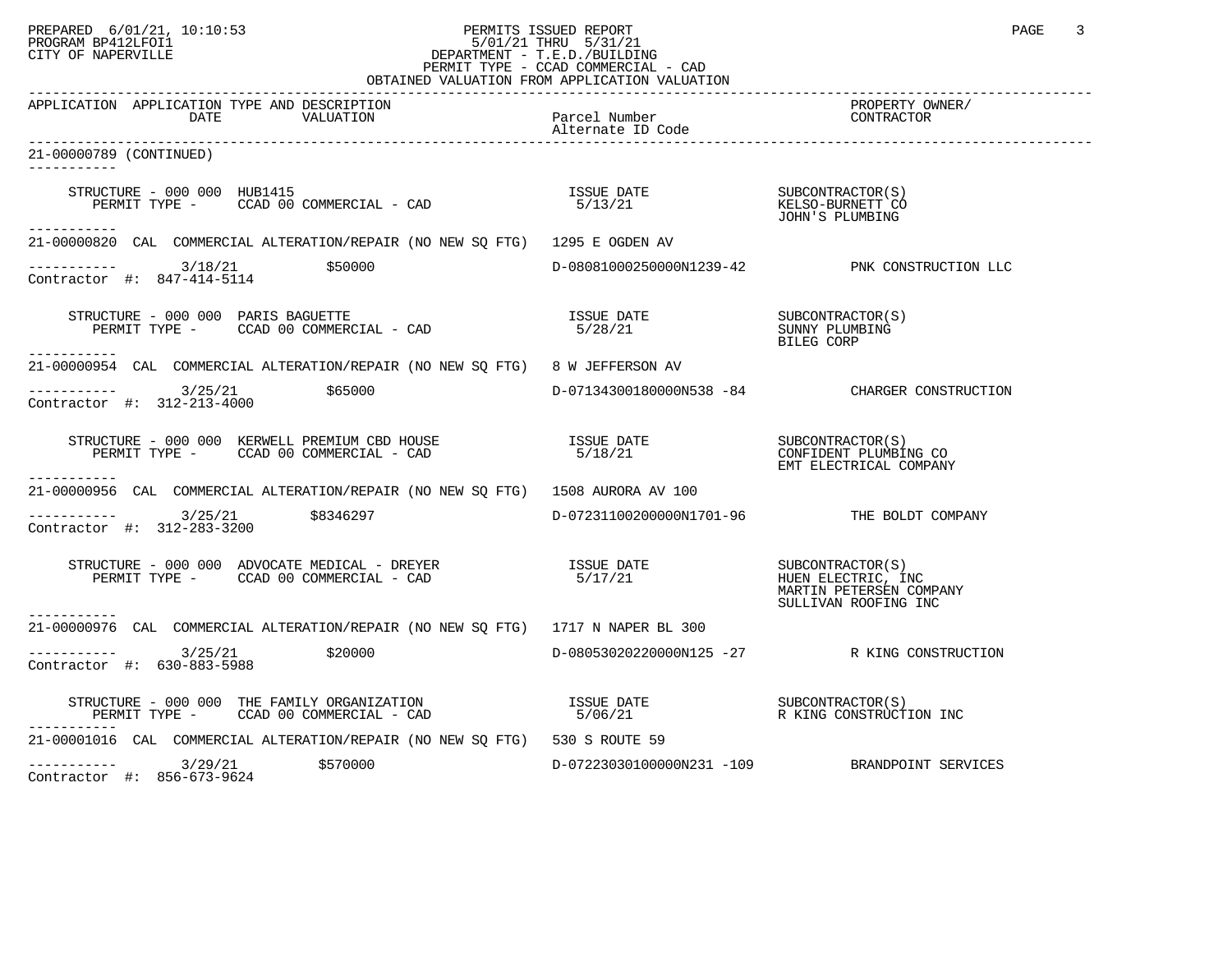## PREPARED 6/01/21, 10:10:53 PERMITS ISSUED REPORT PAGE 4 PROGRAM BP412LFOI1 5/01/21 THRU 5/31/21 CITY OF NAPERVILLE **Example 20** CITY OF NAPERVILLE PERMIT TYPE - CCAD COMMERCIAL - CAD

| OBTAINED VALUATION FROM APPLICATION VALUATION                                                                                                                   |                                                 |                                                                 |  |
|-----------------------------------------------------------------------------------------------------------------------------------------------------------------|-------------------------------------------------|-----------------------------------------------------------------|--|
| APPLICATION APPLICATION TYPE AND DESCRIPTION<br>The set of the Mumber<br>VALUATION Parcel Number<br>Alternate ID Code<br>DATE                                   |                                                 | PROPERTY OWNER/<br>CONTRACTOR                                   |  |
| 21-00001016 (CONTINUED)                                                                                                                                         |                                                 |                                                                 |  |
| STRUCTURE – 000 000 DAVID'S BRIDAL (S)<br>PERMIT TYPE – CCAD 00 COMMERCIAL – CAD (S) S/19/21 (S) BIRK PLUMBING<br>PRO ELECTRIC CORPORATION                      |                                                 |                                                                 |  |
| -----------<br>21-00001075 CAL COMMERCIAL ALTERATION/REPAIR (NO NEW SO FTG) 2775 SHOWPLACE DR 111                                                               |                                                 |                                                                 |  |
| $-$ --------- $3/30/21$ \$18000<br>Contractor #: 312-340-1472                                                                                                   | $W-01044100720000N1572-198$ URB INC.            |                                                                 |  |
|                                                                                                                                                                 |                                                 |                                                                 |  |
| 21-00001160 CAL COMMERCIAL ALTERATION/REPAIR (NO NEW SQ FTG) 1807 S WASHINGTON ST 107                                                                           |                                                 |                                                                 |  |
| ----------- $4/06/21$ $$125000$ $D-08312140330000N568 -161$ LOG ENTERPRISES Contractor #: 815-219-5508                                                          |                                                 |                                                                 |  |
|                                                                                                                                                                 |                                                 | SUBCONTRACTOR(S)<br>LOG ENTERPRISES INC<br>LOG ENTERPRISES, INC |  |
| 21-00001259 CAL COMMERCIAL ALTERATION/REPAIR (NO NEW SQ FTG) 120 WATER ST 106                                                                                   |                                                 |                                                                 |  |
| $\frac{4}{12/21}$ \$112939<br>Contractor #: 630-740-6563                                                                                                        |                                                 | D-07134420240000N1695-84 SEQUOIA GENERAL CONSTRUCTION           |  |
| STRUCTURE – 000 000 BEN & JERRY'S<br>PERMIT TYPE – CCAD 00 COMMERCIAL – CAD                               5/28/21<br>EDGE ELECTRICAL SYSTEMS LLC<br>----------- |                                                 |                                                                 |  |
| 21-00001638 CAL COMMERCIAL ALTERATION/REPAIR (NO NEW SO FTG) 1323 BOND ST 163                                                                                   |                                                 |                                                                 |  |
| $--------$ 4/27/21<br>Contractor #: 630-848-0350                                                                                                                | \$50000 D-07103120010000N1380-49 AVRAM BUILDERS |                                                                 |  |
| STRUCTURE – 000 000 DUPAGE CREDIT UNION<br>PERMIT TYPE – CCAD 00 COMMERCIAL – CAD $5/11/21$ SUBCONTRACTOR(S)                                                    |                                                 | ANOTHER PLUMBING COMPANY                                        |  |
| TOTAL PERMITS ISSUED<br>20 TOTAL PERMITS HELD<br>TOTAL APPLICATION VALUATION 11,101,036                                                                         | 0                                               |                                                                 |  |